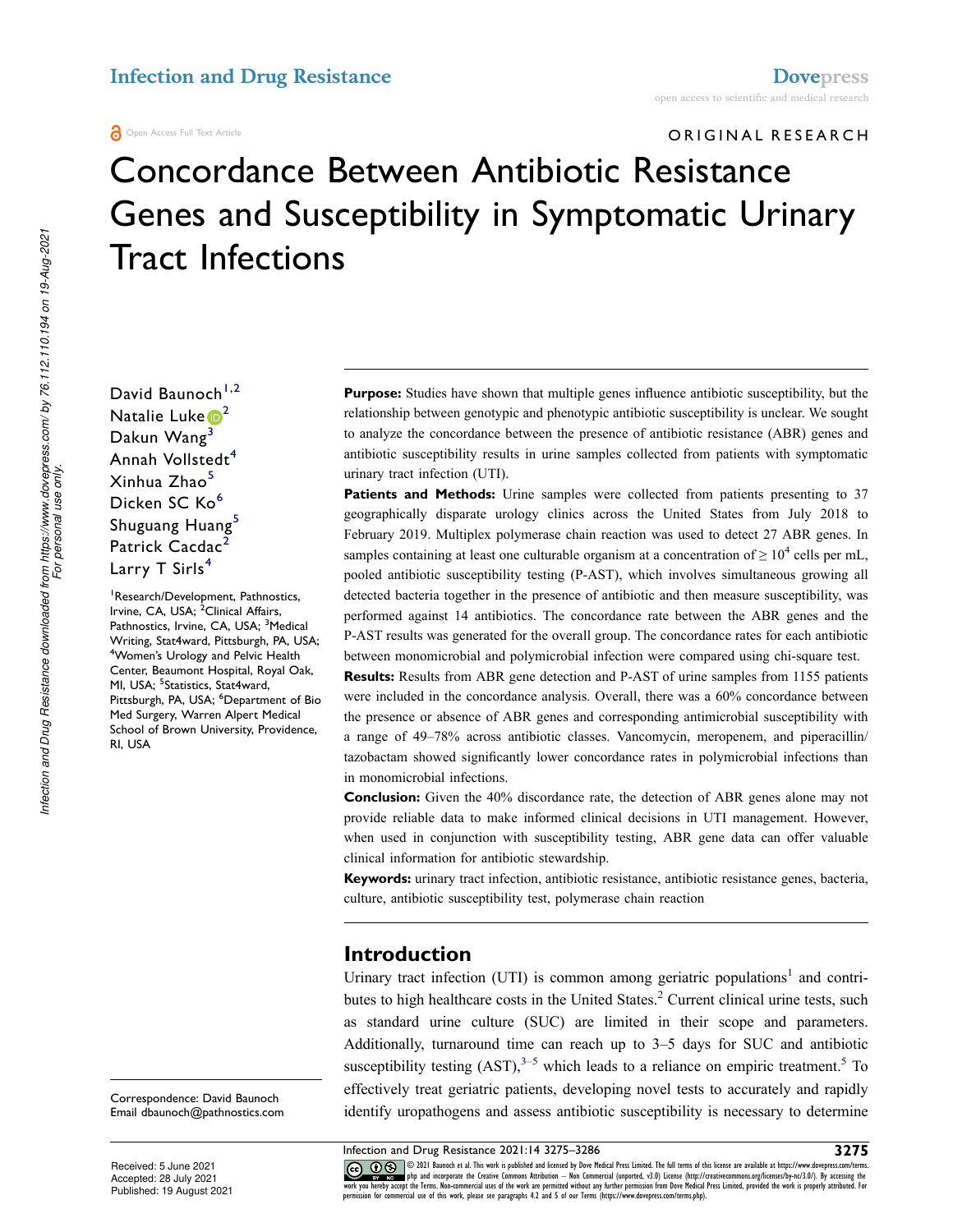<span id="page-1-0"></span>who will require what therapy.<sup> $3-5$ </sup> Amidst the rising rate of multidrug resistant organisms, a variety of technologies used for rapid phenotypic growth-based antibiotic susceptibility testing, such as digital time-lapse microscopy, morphokinetic cellular analysis, and MALDI-TOF direct-ontarget microdroplet growth assays, have been investigated. However, most of these technologies are still far from being used in routine clinical diagnostics.<sup> $6-9$ </sup> During the past decade, advances in polymerase chain reaction (PCR) technology and other DNA target amplification techniques have resulted in molecular diagnostics becoming a revolutionary method in the field of infectious disease. $3-5$  Clinicians and researchers have started using these more sensitive and specific tests to detect microorganisms $10,11$  $10,11$  and antibiotic resistance (ABR) genes<sup>12–14</sup> to understand urobiome and more effectively manage UTIs. Whereas the role of nucleic acid-based methods for detecting pathogens is well established, its role in the determination of antibiotic susceptibility is less clear.

<span id="page-1-4"></span><span id="page-1-3"></span><span id="page-1-2"></span><span id="page-1-1"></span>Innate or acquired antibiotic resistance is a significant obstacle in UTI management. Innate antibiotic resistance is typically chromosome-encoded and includes mechanisms such as nonspecific efflux pumps, antibiotic-inactivating enzymes, and permeability barriers.<sup>[15](#page-10-8),16</sup> Acquired resistance results from horizontal transfer of plasmid encoded ABR genes, including those that encode specific efflux pumps and enzymes that modify targeted antibiotics.[17,](#page-10-10)[18](#page-10-11) While an increasing number of ABR genes are known, the detection of an ABR gene does not guarantee that gene's activity since the regulation of many of the ABR genes has not been thoroughly investigated.<sup>19–21</sup> Further research is needed to elucidate how frequently the presence of an ABR gene is correlated with its activity. Here, we analyze the concordance between the ABR gene and antibiotic susceptibility in urine samples collected from symptomatic patients with UTI.

# <span id="page-1-5"></span>**Materials and Methods** Study Design and Participants

This concordance study investigated a subset of a prospective UTI study cohort comprising 2512 consecutive patients presenting with UTI symptoms enrolled by 75 physicians from 37 urology clinics from July 26, 2018 to February 27, 2019 ([Figure 1](#page-2-0)). All patients provided written informed consent, and the study was approved by the Western Institutional Review Board (20181661). The study was conducted in accordance with the Declaration of Helsinki. The patient selection criteria were patients 60 years or older who presented to the urology clinics with a suspicion of acute cystitis, complicated UTI, persistent UTI, recurrent UTIs, prostatitis, or pyelonephritis. Additionally, we included patients of any age who presented with a history of interstitial cystitis. Patients were excluded if they did not have UTI symptoms, took antibiotics for any reason other than a UTI at the time of enrollment, had urinary diversion, performed self-catheterization, or had a chronic  $(\geq 10$  days) indwelling catheter at the time of consultation. A 3-mL urine sample from each participant was obtained for bacterial detection via multiplex PCR (M-PCR, see Bacterial Detection by M-PCR). Patients were excluded from the study if the method used to collect their urine sample was not properly documented, they did not meet the collection criteria (see Urine Collection, Storage and DNA Extraction) for testing, or the collected urine sample was less than 3 mL. Patients were also excluded if they did not have results from the M-PCR test.

Among the 2512 patients, M-PCR detected bacteria in the urine samples of 1579 patients. Among them, 372 patient samples contained exclusively fastidious bacteria that were deemed unculturable based on laboratory standards; as a result, susceptibility testing could not be performed. These fastidious bacteria include *Actinotignum schaalii, Aerococcus urinae, Alloscardovia omnicolens, Corynebacterium riegelii, Mycoplasma genitalium, Mycoplasma hominis, Pantoea agglomerans, Ureaplasma urealyticum*, and Viridans group streptococci (VGS).

Pooled antibiotic susceptibility testing (P-AST, see Detection of Antibiotic Susceptibility by P-AST) results could not be generated for 52 patients because the bacteria failed to thrive during testing. Therefore, the concordance analysis was conducted using a subset  $(N = 1155)$  of the total study cohort. This subset only includes patients with positive bacterial identifications by M-PCR, antimicrobial susceptibility results from P-AST, and results from the ABR detection by M-PCR ([Figure 1](#page-2-0)).

### Urine Collection, Storage and DNA Extraction

Midstream clean catch or catheterized urine were collected with gray top tubes (Cat. # BD364953, VWR, Radnor, PA) and stored at room temperature.

DNA was extracted from urine samples using a KingFisher/MagMAX automated DNA extraction instrument and MagMAX DNA Multi-Sample Ultra Kit (Thermo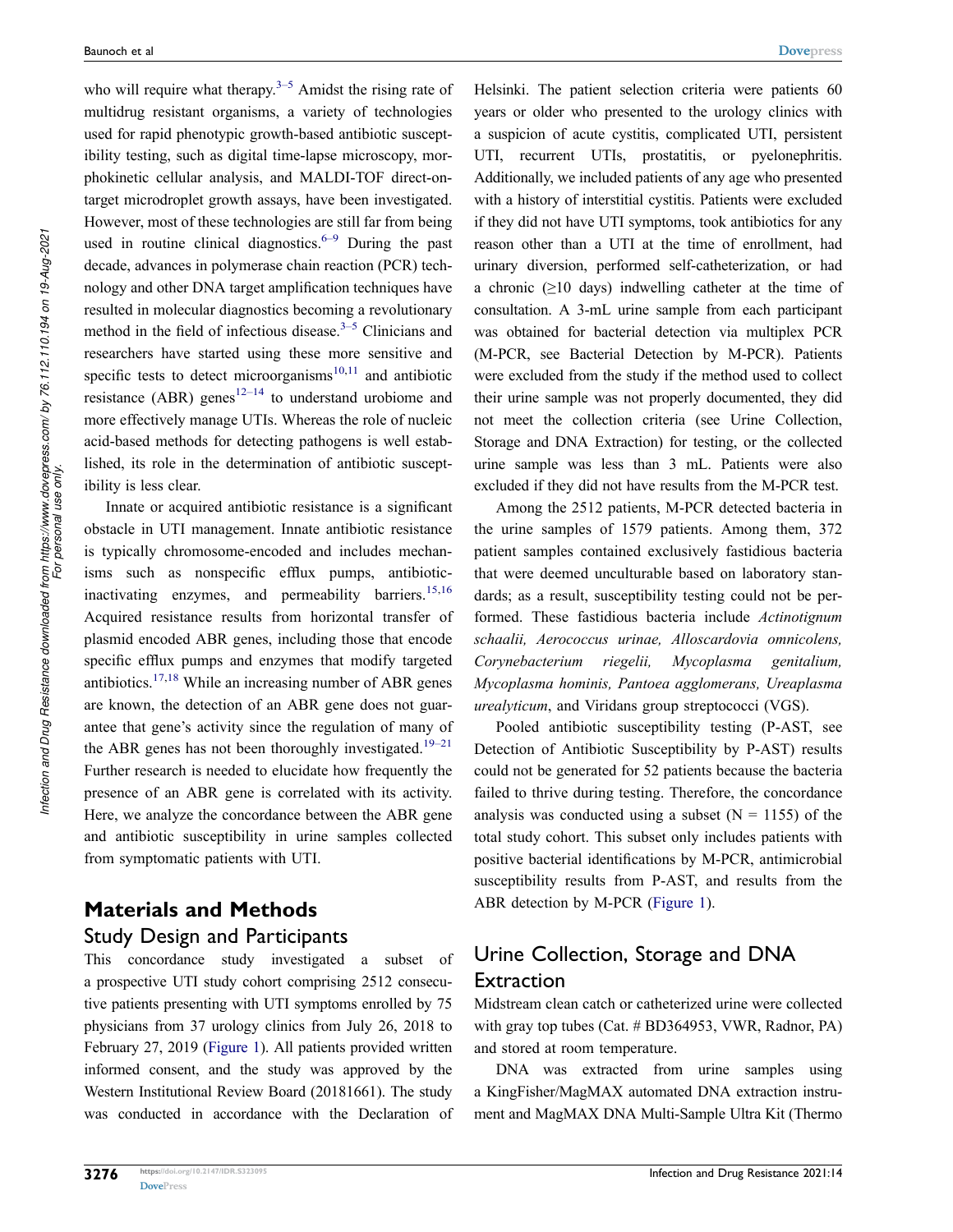<span id="page-2-0"></span>

**Figure 1** Study design and participant selection. **Abbreviation**: P-AST, pooled antibiotic susceptibility testing.

Fisher, Carlsbad, CA). Briefly, 400 µL aliquots of urine were transferred to 96-deep-well plates, sealed, and centrifuged to concentrate the samples by removing the supernatant. Enzyme Lysis Mix (220 µL/well) was added, followed by incubation for 20 min at 65°C. Proteinase K Mix was added (50 µL/well), and the samples were incubated for 30 min at 65°C. Lysis buffer (125 µL/well) and DNA Binding Bead Mix (40 µL/well) were added and shaken for at least 5 min. Finally, the 96-deep-well plate was loaded into the KingFisher/MagMAX instrument for DNA extraction, following standard operating procedures.

### Bacterial Detection by M-PCR

<span id="page-2-1"></span>Bacteria in the urine samples were detected using the Pathnostics Guidance<sup>®</sup> UTI Test, an M-PCR assay described previously.<sup>[22](#page-10-13),23</sup> Briefly, the DNA extracted from patient samples was mixed with a universal PCR master mix and amplified using TaqMan technology in a Life Technologies 12K Flex Open Array System. DNA samples were spotted in duplicate on 112-format OpenArray chips. Positive controls were included in the form of plasmids containing bacterial target DNA. *Candida tropicalis* was used as a control for PCR inhibition. The Pathnostics data analysis tool was used to sort data, assess data quality, summarize control sample data, identify positive assays, calculate concentrations, and generate results.

The following bacteria and bacterial groups were detected using the Pathnostics Guidance® UTI Test. Not all organisms detected by this test were readily cultivatable using standard culture protocols; therefore, among the following detected bacteria, only the 16 listed in bold were included in the analysis: *Acinetobacter baumannii*, *Actinotignum schaalii, Aerococcus urinae, Alloscardovia omnicolens, Citrobacter freundii, Citrobacter koseri, Corynebacterium riegelii, Klebsiella aerogenes, Enterococcus faecalis, Escherichia coli, Klebsiella oxytoca, Klebsiella pneumoniae, Morganella morganii, Mycoplasma genitalium, Mycoplasma hominis, Pantoea agglomerans, Proteus mirabilis, Providencia stuartii, Pseudomonas aeruginosa, Serratia marcescens, Staphylococcus aureus, Streptococcus agalactiae,*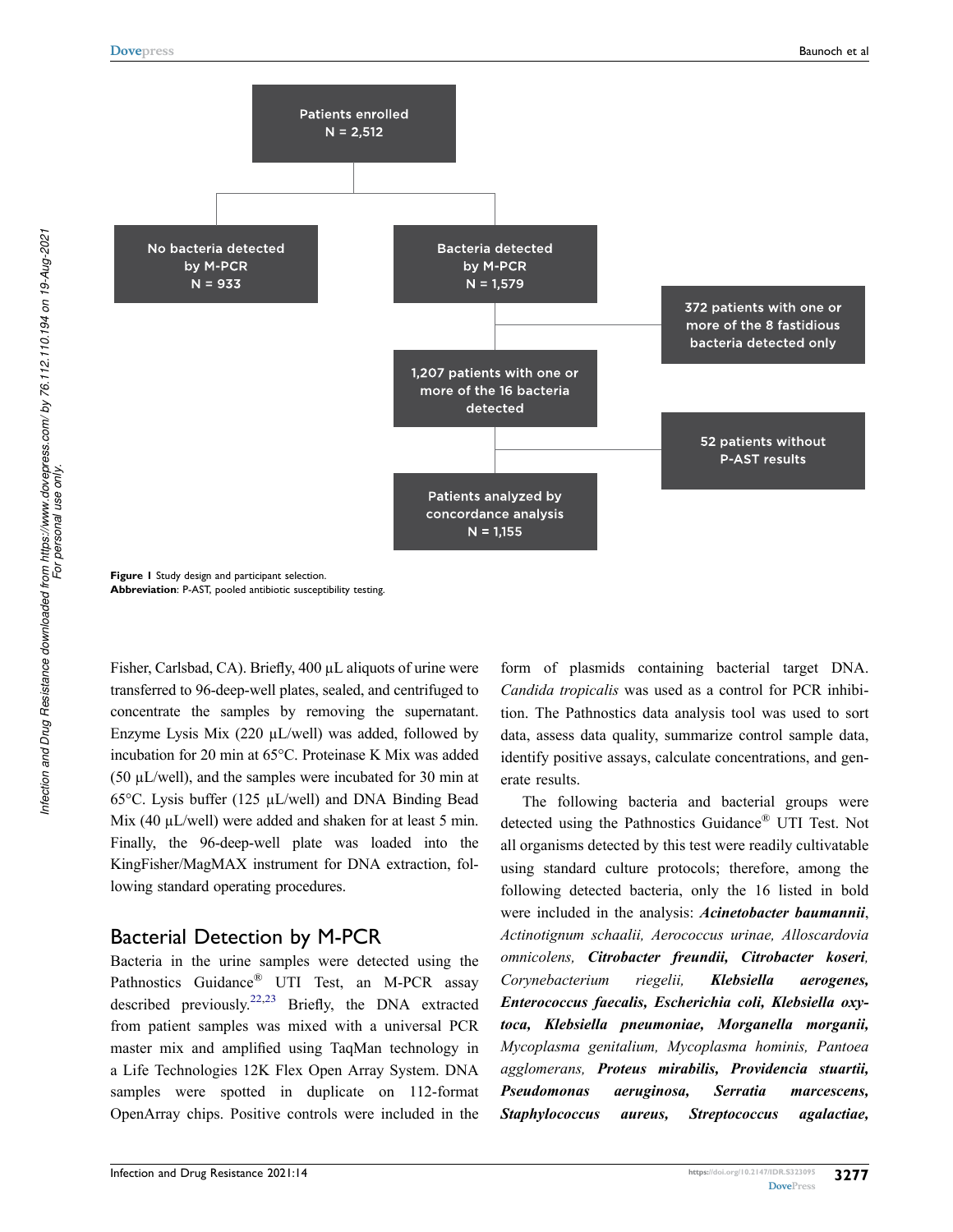*Ureaplasma urealyticum*, **Coagulase-negative staphylococci group (CoNS)**, and VGS. Patient samples containing any of the 16 cultivatable bacteria were analyzed using pooled sensitivity analysis testing (P-AST) and concordance analyses.

The quantities of each of the bacterial species were determined using the standard curve method, as described previously.[22](#page-10-13) Briefly, standard curves of each of the bacteria were generated from testing replicates of a bacterial culture dilution series ([Supplementary Table 1\)](https://www.dovepress.com/get_supplementary_file.php?f=323095.docx) of known concentrations; constants necessary for the quantitation of each bacterial species in unknown samples were established from the standard curves. The PCR cycle values of a target bacterium from a patient sample were compared to the standard curve, and the concentration (cells/mL) of the target bacterial species in the sample was extrapolated. A bacterium with a quantity of  $\geq 10,000$  cells/mL was defined as "positive" or "detected," and those with < 10,000 cells/mL were defined as "negative" or "not detected"; this cut-off was validated for reliable bacteria detection and corresponding antibiotic susceptibility testing for the Pathnostics Guidance® UTI Test.

### ABR Gene Detection by M-PCR

We tested 27 ABR genes associated with resistance to six classes of antibiotics ([Table 1\)](#page-4-0) including 6 carbapenem resistance genes (*VIM, KPC, IMP-1* group, *OXA-23, OXA-40*, and *OXA-48*), 6 ampicillin resistance genes (*DHA, MOX/CMY, BIL/LAT/CMY, AmpC, FOX*, and *ACC*), 2 fluoroquinolone resistance genes (*QnrA, QnrB)*, 3 vancomycin resistance genes (*vanA1, vanA2*, and *vanB*), 9 extended-spectrum beta-lactamases resistance genes (*CTX-M* group 1, *CTX-M* group 2, *CTX-M* group 8/25, *CTX-M* group 9, *OXA-1, GES, SHV, TEM*, and *VEB*), and 1 methicillin resistance gene (*mecA*). Each position of a 112-format OpenArray chip was coated with a probe targeting one ABR gene, with the exception of *DHA, MOX/CMY, BIL/LAT/CMY, AmpC, FOX*, and *ACC*, where the probes targeting *DHA, MOX/CMY*, and *BIL/LAT/CMY*  share one position, and the probes targeting *AmpC, FOX*, and *ACC* share a position). Two additional ABR genes, *ErmA* and *ErmB*, associated with resistance to the macrolide antibiotic class were also included on the OpenArray chip as part of the ABR gene testing; however, results from these two genes were not included in the concordance analysis as no macrolide antibiotics were part of the P-AST testing.

A bacterium was considered "positive" for an ABR gene if the cycle number (Ct) of that gene was above a particular threshold. We determined the thresholds by first comparing a series of negative samples, extraction control samples, and specificity samples (genomic DNA of a nontarget organism/ gene) and selecting the lowest Ct from these assays. Second, we tested a plasmid dilution series (ThermoFisher provided plasmids for each target ABR gene). The lower limit of detection (LLoD) for each ABR gene assay was set as the lowest plasmid concentration in which 50% or more of the replicates were detected with Ct values below the cycle number determined in the first step. We then set the threshold Ct for each target ABR gene assay as the cycle equivalent of the established LLoD for that gene. ABR genes with Ct values no higher than the Ct threshold were defined as "positive" or "detected," and those with Ct values higher than the threshold were defined as "negative" or "not detected." For the *mecA* gene, the "positive" status was limited to patients with *S. aureus* detection.

### Detection of Antibiotic Susceptibility by P-AST

A total of 18 antibiotics were evaluated in the P-AST assay. Four antibiotics (gentamycin, nitrofurantoin, tetracycline, and trimethoprim/sulfamethoxazole) were not associated with any of the ABR genes on the Pathnostics Guidance® UTI Test detection panel. Therefore, 14 antibiotics representing six antibiotic classes (aminopenicillins, beta-lactamase inhibitor combinations, cephalosporins, fluoroquinolones, carbapenems, and glycopeptides) were evaluated in the concordance analysis ([Table 1\)](#page-4-0). The antibiotics were purchased from Sigma Aldrich: amoxicillin/clavulanate (Cat. # A8523-1G/33454-100MG), ampicillin (Cat. # A5354-10ML), ampicillin/sulbactam (Cat. # A5354- 10ML/1623670-250MG), cefaclor (Cat. # PHR1283- 1G), cefazolin (Cat. # C5020-1G), cefepime (Cat. # PHR1763-1G), cefoxitin (Cat. # C4786-1G), ceftazidime (Cat. # A6987-5G), ceftriaxone (Cat. # C5793-1G), ciprofloxacin (Cat. # 17850–5G-F), levofloxacin (Cat. # 28266–10G-F), meropenem (Cat. # M2574-10MG), piperacillin/tazobactam (Cat. # P8396-1G/1643383- 200MG), and vancomycin (Cat. # SBR00001-10ML).

<span id="page-3-0"></span>The proprietary P-AST was performed, as described previously.[14](#page-10-15) Briefly, 1 mL aliquot of patient urine sample was added to a 1.7 mL microcentrifuge tube. After centrifugation, the supernatant was aspirated and discarded.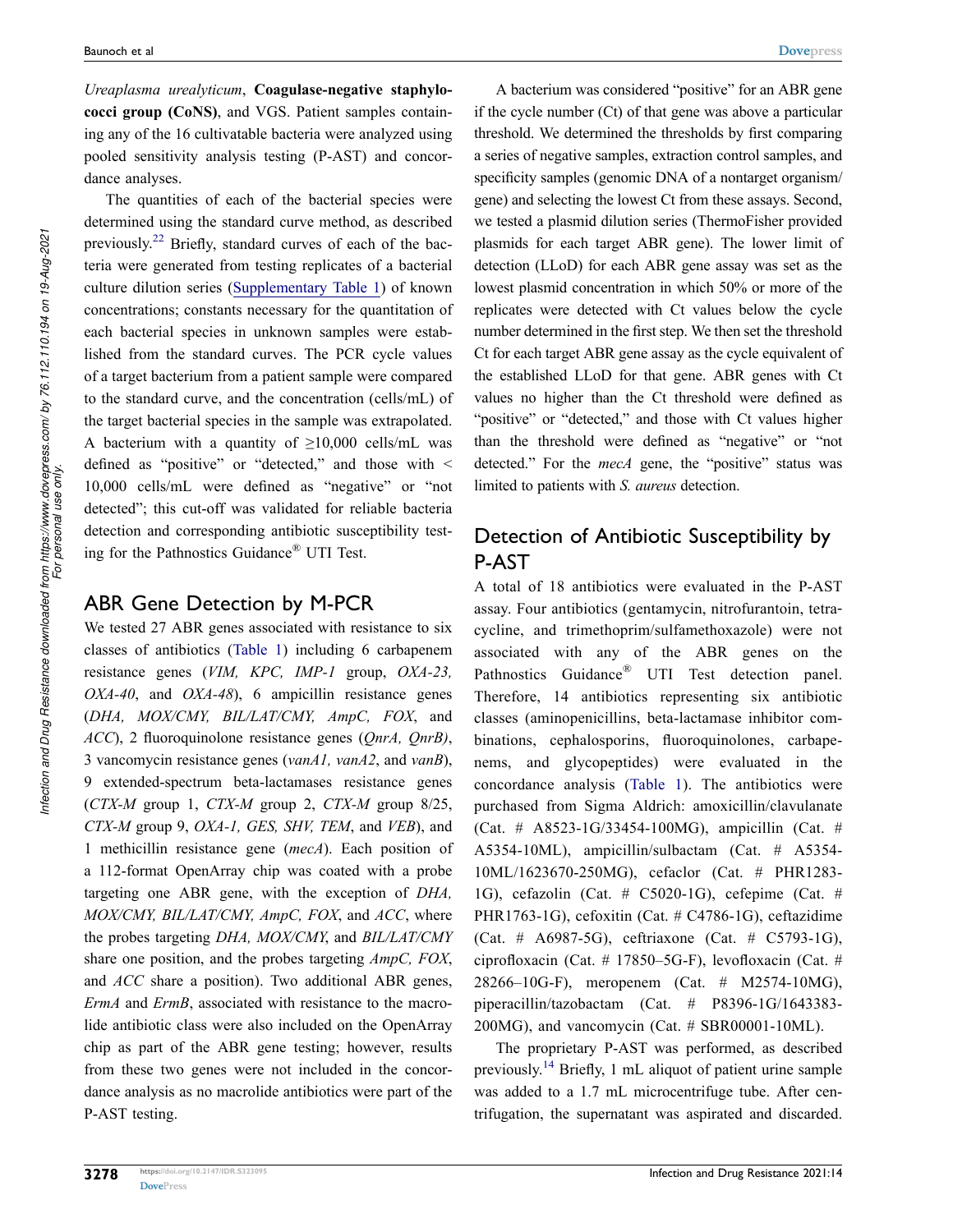| THEIL OLOUPS AND MILIDIOUL CRASSES                                                                                                                                                                                                                           |                                                                                            |                                   |
|--------------------------------------------------------------------------------------------------------------------------------------------------------------------------------------------------------------------------------------------------------------|--------------------------------------------------------------------------------------------|-----------------------------------|
| <b>Antibiotic Names and</b><br><b>Classes</b>                                                                                                                                                                                                                | <b>Resistance Gene</b><br>Group                                                            | <b>ABR</b><br>Genes               |
| Aminopenicillin (Ampicillin)<br>Beta-lactamase Inhibitor<br>Combination (Ampicillin/<br>Sulbactam, Amoxicillin/<br>Clavulanate, Piperacillin/<br>Tazobactam)<br>Cephalosporins (Cefepime,<br>Ceftazidime, Ceftriaxone,<br>Cefoxitin, Cefazolin,<br>Cefaclor) | Ampicillin resistance<br>genes<br>Extended-spectrum<br>beta-lactamases<br>resistance genes | AmpC, FOX,<br>ACC                 |
|                                                                                                                                                                                                                                                              |                                                                                            | DHA, MOX/<br>CMY, BIL/<br>LAT/CMY |
|                                                                                                                                                                                                                                                              |                                                                                            | CTX-M<br>group 1                  |
|                                                                                                                                                                                                                                                              |                                                                                            | CTX-M<br>group 2                  |
|                                                                                                                                                                                                                                                              |                                                                                            | CTX-M<br>group 8/25               |
|                                                                                                                                                                                                                                                              |                                                                                            | CTX-M<br>group 9                  |
|                                                                                                                                                                                                                                                              |                                                                                            | $OXA-I$                           |
|                                                                                                                                                                                                                                                              |                                                                                            | <b>SHV</b>                        |
|                                                                                                                                                                                                                                                              |                                                                                            | <b>TEM</b>                        |
|                                                                                                                                                                                                                                                              |                                                                                            | VEB                               |
|                                                                                                                                                                                                                                                              |                                                                                            | $GES *$                           |
|                                                                                                                                                                                                                                                              | Methicillin resistance<br>genes                                                            | mecA                              |
| Fluoroquinolones                                                                                                                                                                                                                                             | Quinolone and<br>fluoroquinolone<br>resistance genes                                       | QnrA                              |
| (Levofloxacin,<br>Ciprofloxacin)                                                                                                                                                                                                                             |                                                                                            | QnrB                              |
| Glycopeptides                                                                                                                                                                                                                                                | Vancomycin resistance<br>genes                                                             | vanA l                            |
| (Vancomycin)                                                                                                                                                                                                                                                 |                                                                                            | vanA2                             |
|                                                                                                                                                                                                                                                              |                                                                                            | vanB                              |
| Carbapenems (Meropenem)                                                                                                                                                                                                                                      | Carbapenems<br>resistance genes                                                            | $IMP-I$<br>group $*$              |
|                                                                                                                                                                                                                                                              |                                                                                            | KPC                               |
|                                                                                                                                                                                                                                                              |                                                                                            | OXA-23 *                          |
|                                                                                                                                                                                                                                                              |                                                                                            | OXA-40                            |
|                                                                                                                                                                                                                                                              |                                                                                            | OXA-48                            |
|                                                                                                                                                                                                                                                              |                                                                                            | VIM                               |

<span id="page-4-0"></span>**Table 1** Antibiotic Resistance (ABR) Genes Tested in the Study, Their Groups and Antibiotic Classes

**Notes**: ABR genes marked with \* are the genes that were tested but not detected.

Next, 1 mL of Mueller Hinton Growth Media was added to the microcentrifuge tube, combined with the pellet of the sample at the bottom, and incubated at 35°C in a non-CO2 incubator for 6 h. Turbidity of the pre-culture mixture

was measured with the Densi-Chek plate reader (Biomerieux, France).

When the turbidity read reached  $\geq 0.5$  McF, a 500 µL aliquot of the pre-culture mixture was added to a 50-mL conical tube containing 29.5 mL of Mueller Hinton liquid broth media. This diluted sample was then distributed across wells in 96-well plates containing various antibiotics at varying concentrations. This spec plate was then sealed with a breathable membrane and incubated for 12 to 16 h at 35°C in a non-CO2 incubator, in a single layer without platestacking. At the end of the incubation, OD600 was measured with the Infinite M Nano absorbance plate reader (Tecan, Switzerland). The measurements were compared to the established threshold value and a proprietary algorithm to determine resistance to a given antibiotic.

If the turbidity of the pre-culture mixture was less than 0.5 McF after the 6h of incubation, it would be incubated for another maximum of 10 hrs. If it failed to reach the required OD600 at the end of the extended incubation, it did not proceed to the step of culturing with antibiotics and was reported as "failure to thrive."

### **Statistics**

We collected and summarized the demographic and clinical patient information, bacterial species detection frequency, ABR gene presence or absence, and antibiotic resistance rates for the entire study cohort ([Table 2\)](#page-5-0). For each antibiotic, we coded the ABR gene status as "present" if one or more of the associated ABR genes were detected. Bacterium–antibiotic combinations in which the bacterium possesses innate resistance to the antibiotic were not included in the concordance analysis, as indicated by an "X" in [Supplementary Table 2.](https://www.dovepress.com/get_supplementary_file.php?f=323095.docx)

We determined the concordance rates between the presence of ABR gene susceptibility test results for each antibiotic, each antibiotic class, monomicrobial infections, polymicrobial infections, and the overall group. We compared the concordance rates for each antibiotic between monomicrobial and polymicrobial samples using the chi-square test. The analyses were performed using SAS version 9.4.

### **Results**

# Patient Demographics and Clinical Information

A total of 1155 patients were included in the concordance analyses: 784 (67.9%) females and 371 (32.1%) males. The median age was 74.3 years, and 99.3% of patients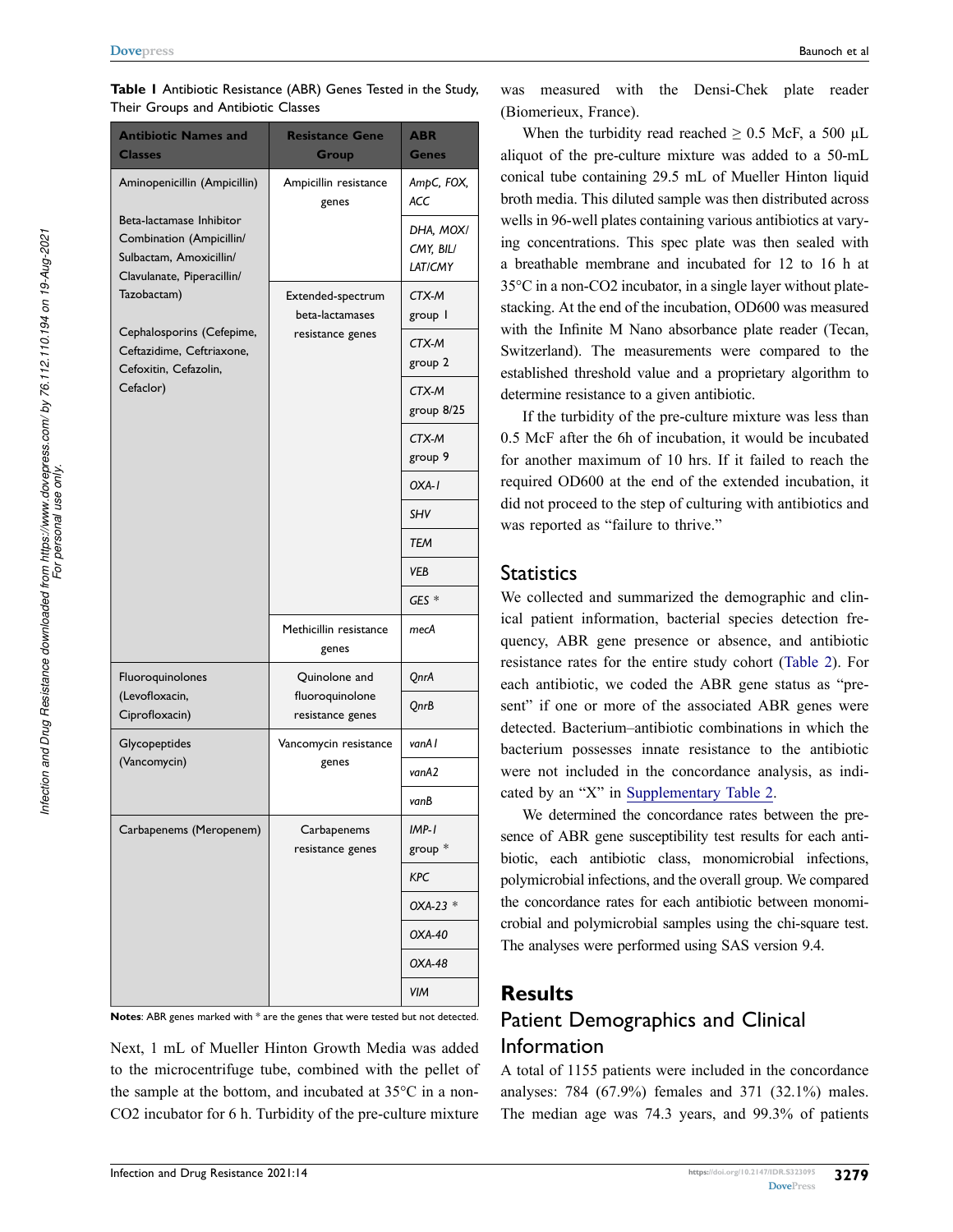<span id="page-5-0"></span>

| Demographic & Clinical Information                  | <b>All</b>     |
|-----------------------------------------------------|----------------|
|                                                     | $N = 1155$ (%) |
| Sex                                                 |                |
| Female                                              | 784 (67.9%)    |
| Male                                                | 371 (32.1%)    |
| Age                                                 |                |
| ≤60, n (%)                                          | 8(0.7%)        |
| $>60$ , n $(\%)$                                    | 1147 (99.3%)   |
| Mean ± standard deviation                           | $74.3 \pm 8.5$ |
| Min, Max age                                        | 31, 100        |
| UTI Symptoms, n (%)                                 |                |
| Dysuria                                             | 395 (34.2%)    |
| Urine cloudy or strong smell                        | 201 (17.4%)    |
| Pain/Pelvic discomfort                              | 331 (28.7%)    |
| Fever                                               | 23 (2.0%)      |
| LUTS                                                | 803 (69.5%)    |
| Urinary incontinence                                | 415 (35.9%)    |
| Gross hematuria                                     | 232 (20.1%)    |
| Antibiotic Usage in the Last 3 Weeks, n (%)         | 162 (14.3%)    |
| Positive Urine Analysis or Dipsticks Results, n (%) | 1028 (89.0%)   |

**Abbreviations**: UTI, urinary tract infection; LUTS, lower urinary tract symptoms.

were over the age of 60 years. All patients presented with UTI symptoms, including dysuria, cloudy or strongsmelling urine, pain or pelvic discomfort, fever, and/or other non-specific lower urinary tract symptoms (LUTS). Blood, leukocytes, and/or nitrites were detected in the urine of 89.0% of the study population. Only 14.3% of patients were taking antibiotics in the three-week period before enrollment into the study [\(Table 2\)](#page-5-0).

### Bacterial Infection, ABR Genes, and Antibiotic Resistance Among 1155 Symptomatic Patients with UTI

M-PCR detected monomicrobial infections in 886 (76.7%) patients and polymicrobial infections (two or more bacteria) in 269 (23.3%) patients. The most commonly detected bacterial species in the urine samples of patients were *E. coli* (564, 48.8%), CoNS (282, 24.4%), and *E. faecalis* (242, 21.0%). Detection frequencies for each bacterium are presented in [Supplementary Table 3.](https://www.dovepress.com/get_supplementary_file.php?f=323095.docx)

M-PCR detected 24 ABR genes 470 times in 419 (36.2%) patient samples; 379 (90.5%) samples contained only one ABR gene, 29 (6.92%) contained two ABR genes, and 11 (2.63%) contained three ABR genes. The most frequently identified ABR genes were TEM, SHV, and CTX-M group 1 gene, which were detected in 205 (17.7%), 100 (8.7%), and 47 (4.1%) patients, respectively [\(Supplementary Table 4](https://www.dovepress.com/get_supplementary_file.php?f=323095.docx)). Nine ABR genes, GES, IMP-1 group, PER-1, PER-2, IMP-7, OXA-72, OXA-58, NDM-1, and OXA-23, were not detected in any patient samples.

Antibiotic resistance rates ranged from 6.2% (for piperacillin/tazobactam) to 50.9% (for ceftriaxone) [\(Table 3](#page-5-1)). ABR gene detection ranged from 0.3% (for meropenem, levofloxacin, and ciprofloxacin-associated ABR genes) to 36.8% (for amoxicillin/clavulanate-associated ABR genes) [\(Table 3](#page-5-1)).

Among the 372 patients that contained exclusively eight fastidious bacteria, 15 ABR genes were detected in 26 patients (7.0%). Twenty-four samples contained one ABR gene, one sample contained two ABR genes, and one contained three ABR genes. These patients were excluded from the concordance analyses because their P-AST results were not available. The ABR genes detected

<span id="page-5-1"></span>**Table 3** Antibiotic Resistance by Pooled Antibiotic Susceptibility Testing (P-AST) and Antibiotic Resistance (ABR) Gene Presence for All 14 Antibiotics Analyzed

| <b>Antibiotics</b><br>(Total $N =$<br>1155 | <b>Sample</b><br>size | <b>Antibiotic</b><br><b>Resistance by</b><br><b>P-AST</b> | <b>Detection of</b><br><b>Associated ABR</b><br><b>Genes</b> |
|--------------------------------------------|-----------------------|-----------------------------------------------------------|--------------------------------------------------------------|
| Amoxicillin/<br>Clavulanate                | 1084                  | 29.1%                                                     | 36.8%                                                        |
| Ampicillin                                 | 916                   | 48.9%                                                     | 30.1%                                                        |
| Ampicillin/<br>Sulbactam                   | 1067                  | 31.8%                                                     | 36.6%                                                        |
| Cefaclor                                   | 1153                  | 49.3%                                                     | 35.7%                                                        |
| Cefazolin                                  | 1109                  | 38.2%                                                     | 35.8%                                                        |
| Cefepime                                   | 1154                  | 40.9%                                                     | 35.7%                                                        |
| Cefoxitin                                  | 1132                  | 44.9%                                                     | 36.0%                                                        |
| Ceftazidime                                | 1155                  | 46.3%                                                     | 35.7%                                                        |
| Ceftriaxone                                | 1110                  | 50.9%                                                     | 36.5%                                                        |
| Ciprofloxacin                              | 1154                  | 35.4%                                                     | 0.3%                                                         |
| Levofloxacin                               | 1153                  | 29.7%                                                     | 0.3%                                                         |
| Meropenem                                  | 1155                  | 24.1%                                                     | 0.3%                                                         |
| Piperacillin/<br>Tazobactam                | 1155                  | 6.2%                                                      | 35.7%                                                        |
| Vancomycin                                 | 354                   | 44.1%                                                     | 0.8%                                                         |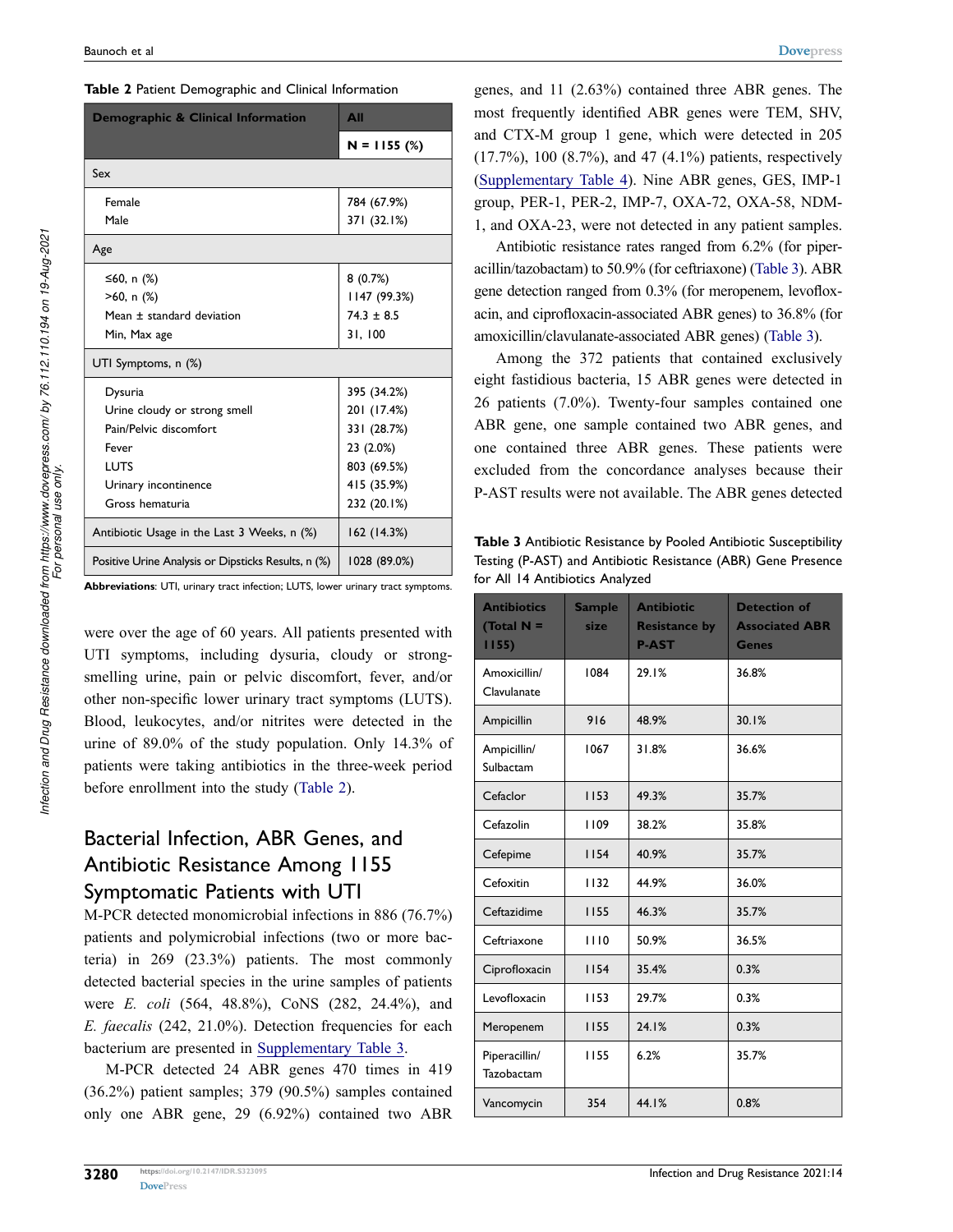<span id="page-6-1"></span>in the 372 samples are associated with resistance to the following classes of antibiotics: aminopenicillins, betalactamase inhibitor/antibiotic combinations, glycopeptides, fluoroquinolones, carbapenems, and cephalosporins. $24-32$ [Supplementary Table 5](https://www.dovepress.com/get_supplementary_file.php?f=323095.docx) lists the prevalence of each ABR gene among the 372 patients.

### Overall Concordance Between the Presence of ABR Genes and Antibiotic **Susceptibility**

The results show an overall concordance rate of 60% between ABR gene presence M-PCR and antibiotic susceptibility by P-AST. Two concordance circumstances were observed: ABR gene absent/antibiotic-susceptible (48%) and ABR gene present/antibiotic-resistant (12%). The 40% discordance included two circumstances: ABR gene absent/antibiotic-resistant (15%) and ABR gene present/antibiotic-susceptible (25%) [\(Table 4\)](#page-6-0).

Some antibiotic categories showed higher concordance than the overall concordance rate. For example, aminopenicillins, beta-lactamase inhibitor/antibiotic combinations, fluoroquinolones, and carbapenems had concordance rates of  $\geq 67.2\%$ ; whereas, cephalosporins only exhibited a concordance rate of 48.5% ([Figure 2](#page-7-0)).

# Concordance by Antibiotic and Monomicrobial versus Polymicrobial Infectious Status

<span id="page-6-4"></span>A total of 14 antibiotics were included in the concordance analysis. The overall concordance rates ranged from 44.7% (ceftriaxone) to 78.4% (ampicillin). Similar concordance rates were observed among most antibiotics for monomicrobial and polymicrobial infections. However, the concordance rates of three antibiotics, namely, vancomycin, meropenem, and piperacillin/tazobactam, were significantly lower for polymicrobial infections than for monomicrobial infections with absolute differences of 9.3% ( $p = 0.002$ ), 13.1% ( $p <$ 0.0001), and 19.0% (*p* = 0.02), respectively [\(Table 5\)](#page-8-0). In the polymicrobial dataset, the higher discordance rates for vancomycin and meropenem were due to an increased phenotypic resistance rate in the absence of ABR gene detection in polymicrobial infections than in monomicrobial infections. The higher discordance for piperacillin/tazobactam was due to an increased level of ABR gene detection in the presence of the sensitive phenotype ([Supplementary Table 6\)](https://www.dovepress.com/get_supplementary_file.php?f=323095.docx).

### **Discussion**

<span id="page-6-3"></span><span id="page-6-2"></span>Antibiotic resistance, particularly among uropathogens, is an increasingly important clinical problem. Increasing antibiotic resistance recently has been observed to trimethoprim/sulfamethoxazole, a widely used first-line treatment of uncomplicated UTIs. The widespread use of fluoroquinolones, especially ciprofloxacin, in outpatients is the cause of a continuous increase in resistance to these drugs.[33](#page-10-17) Consequently, the development of resistance has led to escalating costs in patient care, increasing number of hospital stays, and a demonstrable higher mortality rate.[34,](#page-10-18)[35](#page-10-19) Many common UTI pathogens in clinical practice have been reported to demonstrate significant levels of resistance to first-line antibiotics. Some are even reported to be multidrug resistant.<sup>[34](#page-10-18),35</sup> Reliable and rapid microbial identification along with resistance information are essential for the management of UTIs and antibiotic stewardship.<sup>2</sup> Rapid testing may decrease the frequency of empirical therapies, which have been suggested to be inappropriate in more than 20% of community-acquired bacteremic UTIs.<sup>[36](#page-10-20)</sup> Therefore, rapid testing may reduce the use of antibiotics, which may lead to improved antibiotic stewardship. M-PCR-based tests have been developed for clinical use to detect ABR genes in UTI cases. However, the detection of an ABR gene may not translate into phenotypic resistance, nor can ABR gene absence guarantee susceptibility.

<span id="page-6-0"></span>**Table 4** Overall Concordance Between the Presence of Antibiotic Resistance (ABR) Genes Detected by Multiplex Polymerase Chain Reaction and Antibiotic Susceptibility Detected Using Pooled Antibiotic Susceptibility Testing (P-AST) of Urine Samples from Symptomatic Patients with Urinary Tract Infection (UTI)

| <b>Status</b> | <b>ABR Gene and Phenotype Agree</b>   |                                        | <b>ABR Gene and Phenotype Disagree</b> |                                       |
|---------------|---------------------------------------|----------------------------------------|----------------------------------------|---------------------------------------|
| Detail        | Sensitive,<br><b>ABR Genes Absent</b> | Resistant,<br><b>ABR Genes Present</b> | Sensitive,<br><b>ABR Genes Present</b> | Resistant,<br><b>ABR Genes Absent</b> |
| %             | 48%                                   | l 2%                                   | 25%                                    | l 5%                                  |
| Overall %     | 60%                                   |                                        | 40%                                    |                                       |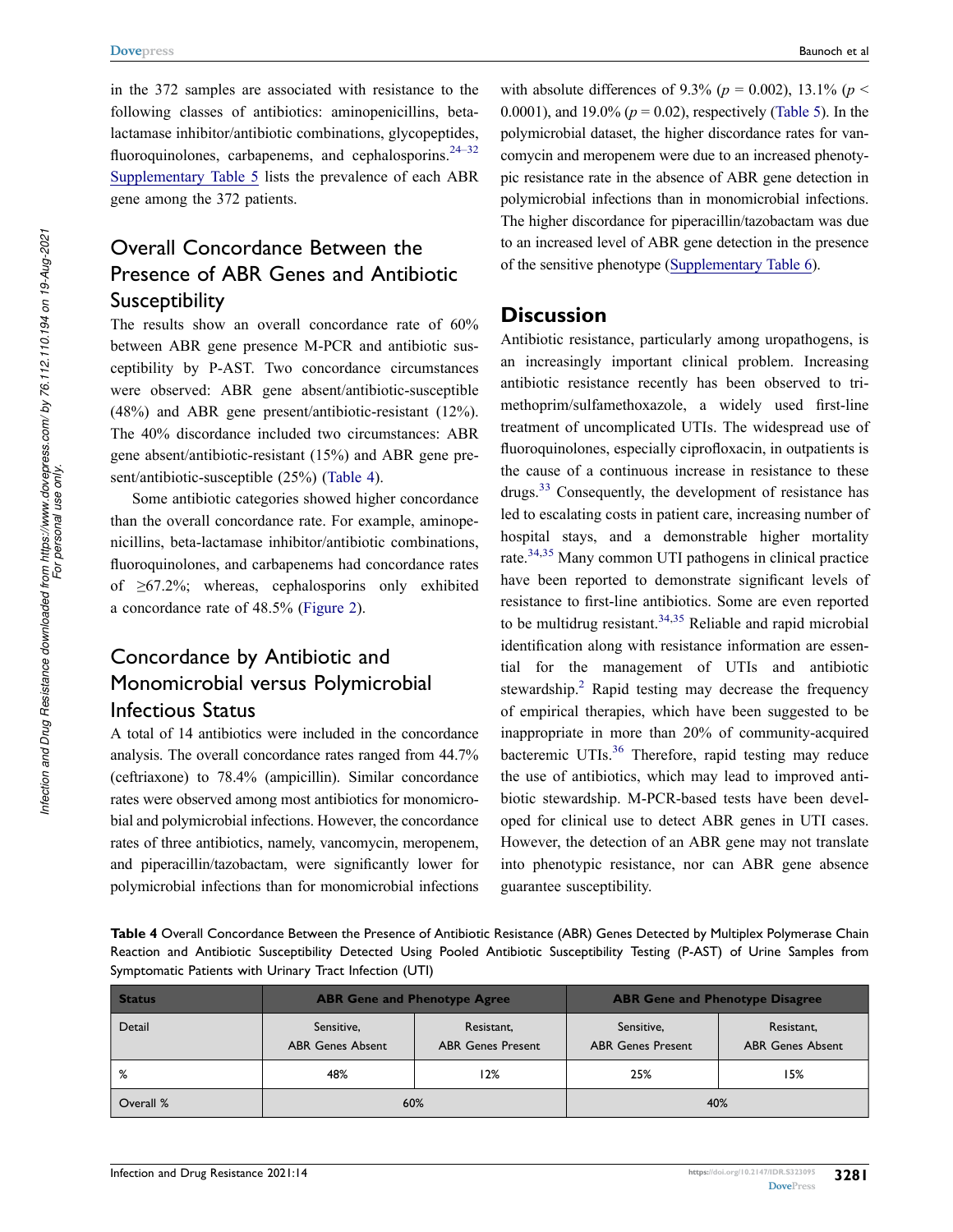<span id="page-7-0"></span>



**Abbreviations**: Combo, combination antibiotics, including Ampicillin/Sulbactam, Amoxicillin/Clavulanate, and Piperacillin/Tazobactam.

We acquired urine samples from 1155 patients with UTI symptoms from 37 different urology clinics in the United States. We used an M-PCR-based test to detect ABR genes and a P-AST test to obtain antibiotic susceptibility results. We then determined the concordance rate between the ABR gene status (present or absent) and antibiotic susceptibility results. The overall concordance rate was 60%: 48% lacked ABR genes and producing sensitive susceptibility results and 12% contained ABR genes and produced resistant susceptibility results. The other 40% were discordant: 15% of the cases demonstrated resistance but lacked ABR genes and 25% of the samples contained ABR genes but produced sensitive susceptibility results.

Although the 60% concordance rate validates the involvement of ABR genes in antibiotic resistance, the 40% discordance rate clearly demonstrates the limitations of making clinical decisions based on the presence or <span id="page-7-1"></span>absence of ABR genes. Here, we used an M-PCR OpenArray chip to identify 27 ABR genes commonly used in clinical assays. This represents less than 0.62% of the more than  $4336$  identified ABR genes.<sup>[37](#page-10-21)</sup> Additionally, ABR genes are continuously being discov-ered through ongoing research.<sup>[38](#page-11-0),39</sup> Thus, incorporating all ABR genes into a single assay is extraordinarily difficult if not impossible. Furthermore, antibiotic resistance may be conferred via ABR genes not included in the testing panel.

<span id="page-7-3"></span><span id="page-7-2"></span>Alternatively, the presence of ABR genes did not confer phenotypic resistance in 15% of samples. Multiple factors could have contributed to the observed discordance. First, PCR assays detect ABR genes at the DNA level. For an ABR gene to generate resistance, the bacterium must first transcribe the gene into messenger RNA. The ribosomes then must translate the messenger RNA into protein; then, in some cases, the protein must be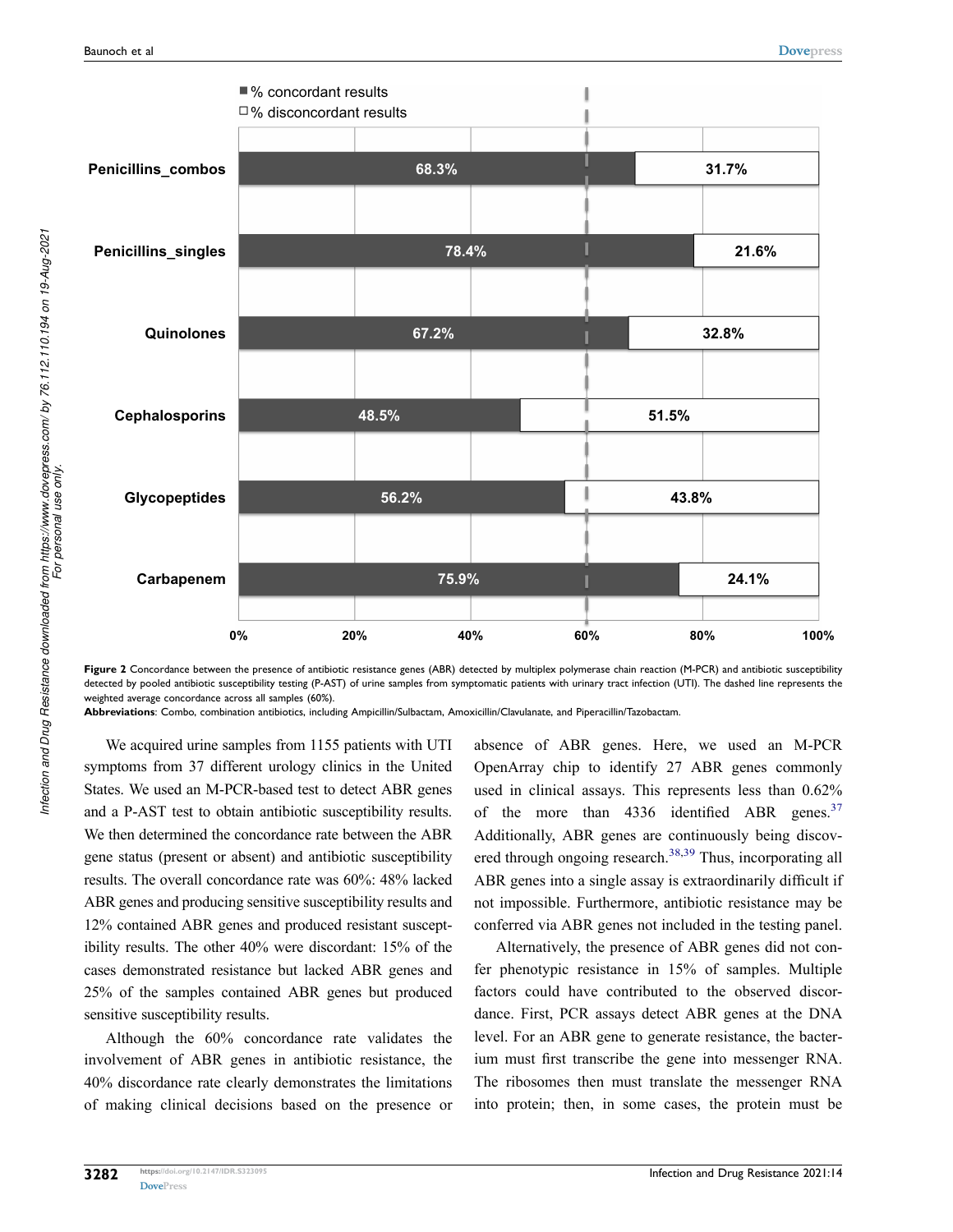| <b>Antibiotics</b>           | <b>Number of</b><br><b>Associated ABR</b><br><b>Genes Tested</b> | Concordance<br><b>Rate in All</b><br>$(N = 1155)$ | <b>Concordance Rate in</b><br><b>Monomicrobial</b><br>Specimens ( $n = 886$ ) | <b>Concordance Rate in</b><br><b>Polymicrobial</b><br>Specimens ( $n = 269$ ) | <b><i>b</i></b> value<br>(Monomicrobial<br>vs. Polymicrobial) |
|------------------------------|------------------------------------------------------------------|---------------------------------------------------|-------------------------------------------------------------------------------|-------------------------------------------------------------------------------|---------------------------------------------------------------|
| Amoxicillin /<br>Clavulanate | 16                                                               | 66.8%                                             | 67.9%                                                                         | 62.7%                                                                         | 0.13                                                          |
| Ampicillin                   | 16                                                               | 78.4%                                             | 79.0%                                                                         | 75.7%                                                                         | 0.34                                                          |
| Ampicillin /<br>Sulbactam    | 16                                                               | 74.0%                                             | 74.9%                                                                         | 71.0%                                                                         | 0.24                                                          |
| Cefaclor                     | 16                                                               | 48.3%                                             | 48.9%                                                                         | 46.3%                                                                         | 0.45                                                          |
| Cefazolin                    | 16                                                               | 55.7%                                             | 56.6%                                                                         | 52.7%                                                                         | 0.29                                                          |
| Cefepime                     | 16                                                               | 50.3%                                             | 51.8%                                                                         | 45.4%                                                                         | 0.07                                                          |
| Cefoxitin                    | 16                                                               | 46.9%                                             | 47.1%                                                                         | 46.3%                                                                         | 0.82                                                          |
| Ceftazidime                  | 16                                                               | 45.4%                                             | 46.0%                                                                         | 43.1%                                                                         | 0.40                                                          |
| Ceftriaxone                  | 16                                                               | 44.7%                                             | 43.4%                                                                         | 49.0%                                                                         | 0.12                                                          |
| Ciprofloxacin                | $\overline{2}$                                                   | 64.4%                                             | 65.3%                                                                         | 61.3%                                                                         | 0.23                                                          |
| Levofloxacin                 | $\overline{2}$                                                   | 70.1%                                             | 71.3%                                                                         | 66.2%                                                                         | 0.11                                                          |
| Meropenem                    | 6                                                                | 75.9%                                             | 78.1%                                                                         | 68.8%                                                                         | 0.002                                                         |
| Piperacillin /<br>Tazobactam | 16                                                               | 64.3%                                             | 67.4%                                                                         | 54.3%                                                                         | < 0.0001                                                      |
| Vancomycin                   | 3                                                                | 56.2%                                             | 58.5%                                                                         | 39.5%                                                                         | 0.02                                                          |

<span id="page-8-0"></span>**Table 5** Concordance Between the Presence of Antibiotic Resistance (ABR) Genes and Antibiotic Susceptibility of Urine Samples from Symptomatic Patients with Urinary Tract Infection (UTI) by Antibiotic and Infection Status (Monomicrobial vs. Polymicrobial)

**Note**: Statistically significant *p* values ( $p < 0.05$ ) were shown in bold fonts.

activated.[40](#page-11-2) If mutations occur, for example, in the gene promoter region, the protein would not be produced, thus yielding no antibiotic resistance. In other instances, mutational changes in the coding region of an ABR gene are susceptible to mutations, such as frameshifts, which would result in failure to produce the protein product, preventing the bacteria from generating the antibiotic-resistant phenotype.[41](#page-11-3) From these observations, one can conclude that the detection of ABR genes alone is not entirely reliable in predicting bacterial antibiotic response.

The concordance rate differed among antibiotic classes. For example, the concordance rates were as high as 78.4% for single-agent penicillin's and as low as 48.5% for cephalosporins. At the individual antibiotic level, there was a significant mismatch between ABR genes and P-AST results for five antibiotics, namely, piperacillin/ tazobactam, meropenem, ciprofloxacin, levofloxacin, and vancomycin. Fewer ABR genes were targeted for ciprofloxacin, levofloxacin, meropenem, and vancomycin than

<span id="page-8-2"></span><span id="page-8-1"></span>for cephalosporins, beta-lactamase inhibitor combinations, and penicillin. Thus, it is possible that additional ABR genes associated with resistance to ciprofloxacin, levofloxacin, meropenem, and vancomycin, were not included in the testing panel. In the case of piperacillin/tazobactam, the rate of ABR gene detection was higher than the rate of resistance from P-AST results. Resistance was detected in only 6.2% of cases, whereas 35.7% contained ABR resistance genes. Cabot et  $al<sup>41</sup>$  $al<sup>41</sup>$  $al<sup>41</sup>$  demonstrated that resistance to piperacillin/tazobactam involves AmpC overexpression, as well as two additional ABR genes, *mexB* and *mexY*, which were not targeted in this study. Therefore, it is likely that the samples that tested positive for ABR genes were negative for *mexB* or *mexY*, or did not overexpress AmpC, failing to produce a piperacillin/tazobactam-resistant phenotype. Interestingly, the clinical findings of Patterson et -  $al<sup>42</sup>$  $al<sup>42</sup>$  $al<sup>42</sup>$  and Lee et al<sup>43</sup> show that, unlike other antibiotics, the increased use of piperacillin/tazobactam did not produce increased resistance. This phenomenon could be ascribed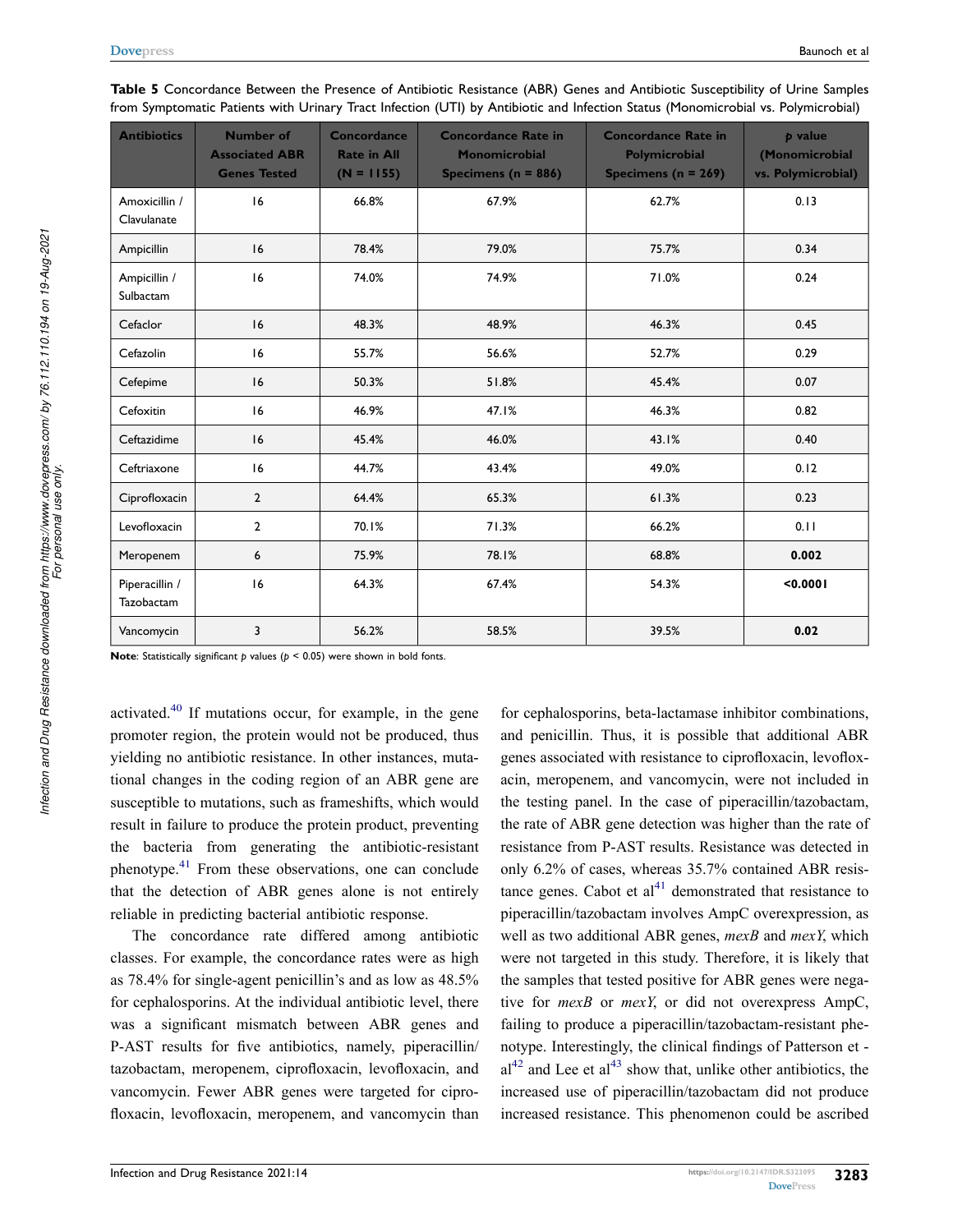We observed similar concordance between monomicrobial and polymicrobial specimens for most antibiotics (11/14). However, three antibiotics, vancomycin, meropenem, and piperacillin/tazobactam, exhibited significantly lower concordance rates in polymicrobial infections than in monomicrobial infections. For vancomycin and meropenem, the high discordance rates involved higher bacterial resistance relative to ABR gene detection. Vollstedt et  $al<sup>23</sup>$  reported that the odds of resistance increased relative to the number of species detected for these two antibiotics. The discordance may result from interactions among organisms in a polymicrobial sample. Conversely, piperacillin/tazobactam discordance in polymicrobial samples may have resulted from increased detection of ABR genes relative to the rate of resistance. Vollstedt et  $al<sup>23</sup>$  $al<sup>23</sup>$  $al<sup>23</sup>$  also reported that the odds of resistance to piperacillin/tazobactam decreased with the presence of additional organisms. As discussed earlier, increased discordance may result from the need to overexpress AmpC, and perhaps, the overexpression of AmpC is reduced with the introduction of additional species. Regardless, these three antibiotics are relatively strong and are often reserved for highly resis-tant bacterial infections.<sup>[41](#page-11-3)</sup>

We were unable to generate susceptibility results using P-AST for 372 samples that contained exclusively fastidious bacteria that do not grow in the culture conditions used. Therefore, these samples were excluded from the concordance rate analysis. However, we used M-PCR to detect ABR genes in the samples and detected 15 ABR genes ([Supplementary Table 3\)](https://www.dovepress.com/get_supplementary_file.php?f=323095.docx). The fastidious growth of these bacteria also renders traditional urine culture and isolate-based antimicrobial susceptibility tests unfeasible. Therefore, ABR gene detection may provide clinically valuable information for patients with an exclusively fastidious bacterial infection.

While we tested for a relatively large number of ABR genes, we could only detect the genes for which we had primers. Additionally, we detected the presence of ABR genes but did not quantify them. Therefore, we could not evaluate the concentration of the ABR genes relative to the bacterial bio-load or examine potential impacts on antimicrobial susceptibility. To address these limitations in future studies, we plan to include updated ABR gene testing panels and employ quantitative approaches.

### **Conclusions**

We observed a 60% concordance rate between the presence or absence of ABR genes and the P-AST test results in our multi-institutional study with a large sample size of 1155 patients with symptomatic UTIs. In the remaining 40% of cases where discordance was observed, reliance on the ABR gene detection without phenotypic data can potentially lead to inappropriate antimicrobial therapy. In order to improve antimicrobial stewardship, physicians should utilize ABR gene detection and antibiotic susceptibility test results in conjunction to enhance clinical treatment outcomes, particularly with P-AST results, which takes into consideration of bacterial interactions.

#### **Abbreviations**

ABR, antibiotic resistance; AST, antimicrobial susceptibility testing; ESBL, extended-spectrum beta-lactamases; M-PCR, multiplex polymerase chain reaction; P-AST, pooled antibiotic susceptibility testing; UTI, urinary tract infection; CoNS, Coagulase negative staphylococci group; VGS, Viridans group streptococci; LLoD, lower limit of detection; LUTS, lower urinary tract symptoms; Ct, cycle number.

### **Acknowledgments**

All funding was provided by Pathnostics and Thermo Fisher. The authors would like to thank Drs. Kirk J. Wojno, Kevin Cline, Laurence Belkoff, Aaron Milbank, Neil Sherman, Rashel Haverkorn, Natalie Gaines, Neal Shore, Howard Korman, Mohammad Jafri, Patrick Keating, Bridget Makhlouf, Dylan Hazelton, Stephany Hindo, David Wenzler, Mansour Sabry, and Meghan Campbell for participating in the overall prospective UTI study. The authors would like to thank Dr. Alan Wolfe for the scientific review. The authors would also like to thank Enago [\(www.enago.com](http://www.enago.com)) for the English language review.

#### **Disclosure**

David Baunoch, Patrick Cacdac, and Natalie Luke are employees of Pathnostics Inc. David Baunoch reports grants from Thermo Fisher, during the conduct of the study; In addition, David Baunoch has a patent 12- 216,751 licensed to Pathnostics. Natalie Luke reports grants from Thermo Fisher, outside the submitted work; In addition, Natalie Luke has patents: Assay for the Comprehensive Identification of Antibiotic Sensitivity (US Pat. No. 10,160,991; issued), Methods for Treating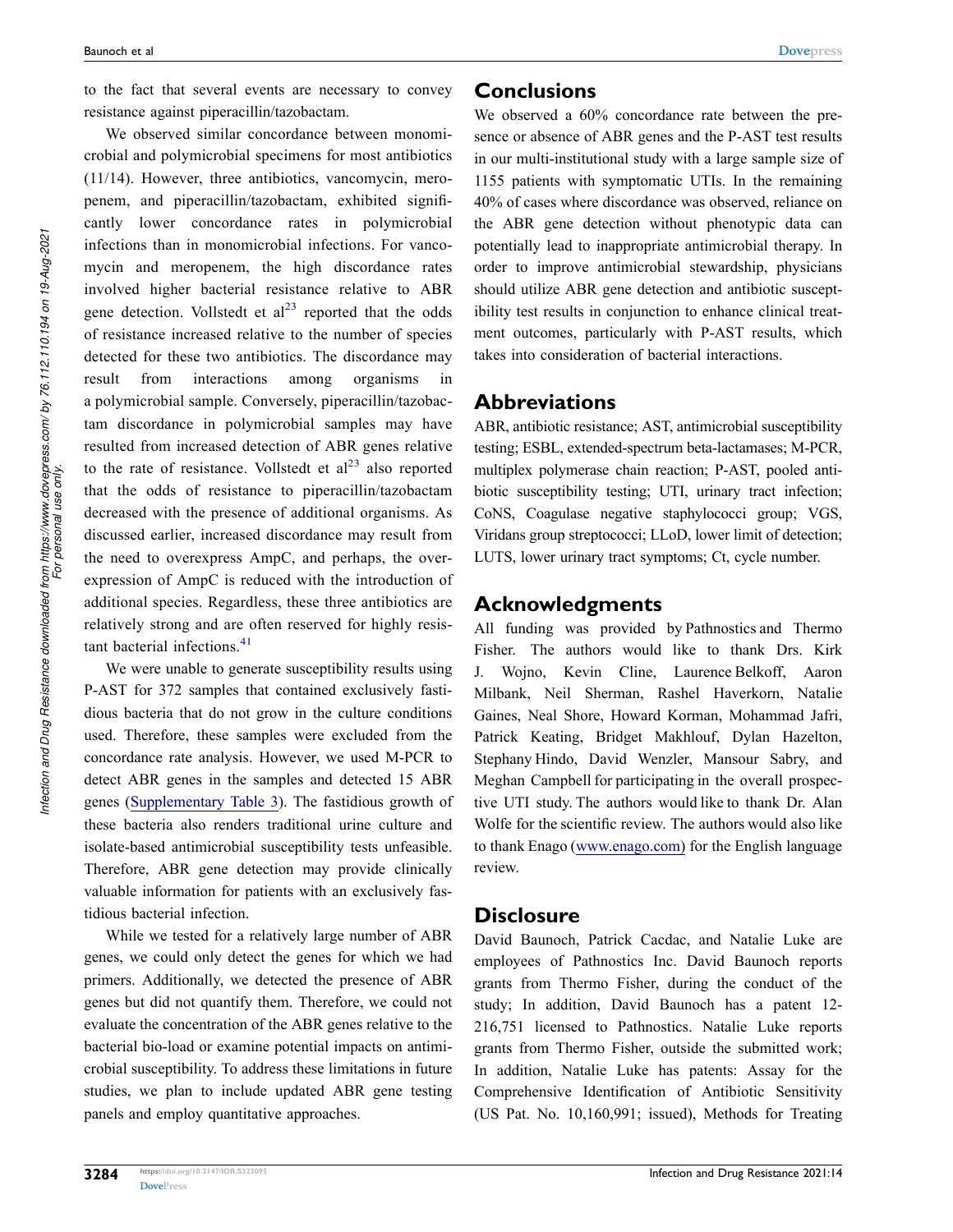Polymicrobial Infections (16/848,651 & US 2020/ 0347433; pending), and Resistance Genes and P-AST (63/047,846; pending) to Pathnostics. Dicken SC Ko and Larry T Sirls are consultant for Pathnostics, outside the submitted work. The authors report no other conflicts of interest in this work.

#### **References**

- <span id="page-10-0"></span>1. Alpay Y, Aykin N, Korkmaz P, Gulduren HM, Caglan FC. Urinary tract infections in the geriatric patients. *Pak J Med Sci*. [2018](#page-0-6);34 (1):67–72. doi:[10.12669/pjms.341.14013](https://doi.org/10.12669/pjms.341.14013)
- <span id="page-10-1"></span>2. Simmering JE, Tang F, Cavanaugh JE, Polgreen LA, Polgreen PM. The increase in hospitalizations for urinary tract infections and the associated costs in the United States, 1998–2011. *Open Forum Infect Dis*. [2017](#page-0-7);4(1):ofw281. doi:[10.1093/ofid/ofw281](https://doi.org/10.1093/ofid/ofw281)
- <span id="page-10-2"></span>3. Daly A, Baunoch D, Rehling K, et al. Utilization of M-PCR and P-AST for diagnosis and management of urinary tract infections in home-based primary care. *JOJ Uro Nephron*. [2020](#page-0-8);7(2):555707.
- 4. Davenport M, Mach KE, Shortliffe LMD, Banaei N, Wang TH, Liao JC. New and developing diagnostic technologies for urinary tract infections. *Nat Rev Urol*. 2017;14(5):296–310. doi:[10.1038/](https://doi.org/10.1038/nrurol.2017.20)  [nrurol.2017.20](https://doi.org/10.1038/nrurol.2017.20)
- <span id="page-10-3"></span>5. Price TK, Hilt EE, Dune TJ, Mueller ER, Wolfe AJ, Brubaker L. Urine trouble: should we think differently about UTI? *Int Urogynecol J*. [2018;](#page-0-8)29(2):205–210. doi:[10.1007/s00192-017-3528-8](https://doi.org/10.1007/s00192-017-3528-8)
- <span id="page-10-4"></span>6. Idelevich EA, Becker K. How to accelerate antimicrobial susceptibility testing. *Clin Microbiol Infect*. [2019](#page-1-0);25(11):1347–1355. doi:[10.1016/j.cmi.2019.04.025](https://doi.org/10.1016/j.cmi.2019.04.025)
- 7. Fredborg M, Andersen KR, Jorgensen E, et al. Real-time optical antimicrobial susceptibility testing. *J Clin Microbiol*. 2013;51 (7):2047e53. doi:[10.1128/JCM.00440-13](https://doi.org/10.1128/JCM.00440-13)
- 8. Descours G, Desmurs L, Hoang TLT, et al. Evaluation of the accelerate pheno™ system for rapid identification and antimicrobial susceptibility testing of gram-negative bacteria in bloodstream infections. *Eur J Clin Microbiol Infect Dis*. 2018;37(8):1573e83. doi:[10.1007/s10096-018-3287-6](https://doi.org/10.1007/s10096-018-3287-6)
- 9. Idelevich EA, Sparbier K, Kostrzewa M, Becker K. Rapid detection of antibiotic resistance by MALDI-TOF mass spectrometry using a novel direct-on-target microdroplet growth assay. *Clin Microbiol Infect*. 2018;24(7):738e43. doi:[10.1016/j.cmi.2017.10.016](https://doi.org/10.1016/j.cmi.2017.10.016)
- <span id="page-10-5"></span>10. Wojno KJ, Baunoch D, Luke N, et al. Multiplex PCR based Urinary Tract Infection (UTI) analysis compared to traditional urine culture in identifying significant pathogens in symptomatic patients. *Urology*. [2020;](#page-1-1)136:119–126. doi:[10.1016/j.urology.2019.10.018](https://doi.org/10.1016/j.urology.2019.10.018)
- <span id="page-10-6"></span>11. Mouraviev V, McDonald M. An implementation of next generation sequencing for prevention and diagnosis of urinary tract infection in urology. *Can J Urol*. [2018](#page-1-1);25(3):9349–9356.
- <span id="page-10-7"></span>12. Anjum MF, Zankari E, Hasman H. Molecular methods for detection of antimicrobial resistance. *Microbiol Spectr*. [2017;](#page-1-2)5(6). doi:[10.1128/](https://doi.org/10.1128/microbiolspec.ARBA-0011-2017)  [microbiolspec.ARBA-0011-2017](https://doi.org/10.1128/microbiolspec.ARBA-0011-2017)
- 13. Do TT, Tamames J, Stedtfeld RD, et al. Antibiotic resistance gene detection in the microbiome context. *Microb Drug Resist*. 2018;24 (5):542–546. doi:[10.1089/mdr.2017.0199](https://doi.org/10.1089/mdr.2017.0199)
- <span id="page-10-15"></span>14. Boolchandani M, D'Souza AW, Dantas G. Sequencing-based methods and resources to study antimicrobial resistance. *Nat Rev Genet*. [2019;](#page-3-0)20(6):356–370.
- <span id="page-10-8"></span>15. Fajardo A, Martínez-Martín N, Mercadillo M, et al. The neglected intrinsic resistome of bacterial pathogens. *PLoS One*. [2008;](#page-1-3)3(2): e1619. doi:[10.1371/journal.pone.0001619](https://doi.org/10.1371/journal.pone.0001619)
- <span id="page-10-9"></span>16. Cox G, Wright GD. Intrinsic antibiotic resistance: mechanisms, origins, challenges and solutions. *Int J Med Microbiol*. [2013;](#page-1-3)303(6– 7):287–292. doi:[10.1016/j.ijmm.2013.02.009](https://doi.org/10.1016/j.ijmm.2013.02.009)
- <span id="page-10-10"></span>17. Bismuth R, Zilhao R, Sakamoto H, Guesdon JL, Courvalin P. Gene heterogeneity for tetracycline resistance in Staphylococcus spp. *Antimicrob Agents Chemother*. [1990](#page-1-4);34(8):1611–1614. doi:[10.1128/](https://doi.org/10.1128/AAC.34.8.1611) [AAC.34.8.1611](https://doi.org/10.1128/AAC.34.8.1611)
- <span id="page-10-11"></span>18. van Hoek AH, Mevius D, Guerra B, Mullany P, Roberts AP, Aarts HJ. Acquired antibiotic resistance genes: an overview. *Front Microbiol*. [2011;](#page-1-4)2:203. doi:[10.3389/fmicb.2011.00203](https://doi.org/10.3389/fmicb.2011.00203)
- <span id="page-10-12"></span>19. Girgis HS, Hottes AK, Tavazoie S. Genetic architecture of intrinsic antibiotic susceptibility. *PLoS One*. [2009](#page-1-5);4(5):e5629. doi:[10.1371/](https://doi.org/10.1371/journal.pone.0005629) [journal.pone.0005629](https://doi.org/10.1371/journal.pone.0005629)
- 20. Suzuki S, Horinouchi T, Furusawa C. Prediction of antibiotic resistance by gene expression profiles. *Nat Commun*. 2014;5(1):5792. doi:[10.1038/ncomms6792](https://doi.org/10.1038/ncomms6792)
- 21. Duran N, Ozer B, Duran GG, Onlen Y, Demir C. Antibiotic resistance genes & susceptibility patterns in staphylococci. *Indian J Med Res*. 2012;135(3):389–396.
- <span id="page-10-13"></span>22. Vollstedt A, Baunoch D, Wojno KJ, et al. Multisite prospective comparison of multiplex polymerase chain reaction testing with urine culture for diagnosis of urinary tract infections in symptomatic patients. *J Sur Urol*. [2020](#page-2-1):JSU–102. doi:[10.29011/JSU-102.100002](https://doi.org/10.29011/JSU-102.100002)
- <span id="page-10-14"></span>23. Vollstedt A, Baunoch D, Wolfe A, et al. Bacterial interactions as detected by Pooled Antibiotic Susceptibility Testing (P-AST) in polymicrobial urine specimens. *J Sur Urol*. [2020:](#page-2-1)JSU–101. doi:[10.29011/JSU-101.100001](https://doi.org/10.29011/JSU-101.100001)
- <span id="page-10-16"></span>24. Rivoarilala OL, Garin B, Andriamahery F, Collard JM. Rapid in vitro detection of CTX-M groups 1, 2, 8, 9 resistance genes by LAMP assays. *PLoS One*. [2018](#page-6-1);13(7):e0200421. doi:[10.1371/journal.pone.0200421](https://doi.org/10.1371/journal.pone.0200421)
- 25. Chérif T, Saidani M, Decré D, et al. Cooccurrence of multiple ampC β-lactamases in Escherichia coli, Klebsiella pneumoniae, and Proteus mirabilis in Tunisia. *Antimicrob Agents Chemother*. 2015;60 (1):44–51. doi:[10.1128/AAC.00828-15](https://doi.org/10.1128/AAC.00828-15)
- 26. Queenan AM, Bush K. Carbapenemases: the versatile β-Lactamases. *Clin Microbiol Rev*. 2007;20(3):440–458. doi:[10.1128/CMR.00001-07](https://doi.org/10.1128/CMR.00001-07)
- 27. Bauernfeind A, Schneider I, Jungwirth R, Sahly H, Ullmann U. A novel type of ampC beta-lactamase, ACC-1, produced by a Klebsiella pneumoniae strain causing nosocomial pneumonia. *Antimicrob Agents Chemother*. 1999;43(8):1924–1931. doi:[10.1128/AAC.43.8.1924](https://doi.org/10.1128/AAC.43.8.1924)
- 28. Yamamoto T, Tanaka M, Baba R, et al. Physical and functional mapping of Tn*2603*, a transposon encoding ampicillin, streptomycin, sulfonamide, and mercury resistance. *Molec. Gen. Genet*. 1981;181 (4):464–469. doi:[10.1007/BF00428737](https://doi.org/10.1007/BF00428737)
- 29. Tran JH, Jacoby GA. Mechanism of plasmid-mediated quinolone resistance. *PNAS*. 2002;99(8):5638–5642. doi:[10.1073/pnas.082092899](https://doi.org/10.1073/pnas.082092899)
- 30. Matthew M, Hedges RW, Smith JT. Types of β-lactamase determined by plasmids in gram-negative bacteria. *J. Bacteriol*. 1979;138 (3):657–662. doi:[10.1128/jb.138.3.657-662.1979](https://doi.org/10.1128/jb.138.3.657-662.1979)
- 31. Negri MC, Lipsitch M, Blázquez J, Levin BR, Baquero F. Concentrationdependent selection of small phenotypic differences in TEM beta-lactamase-mediated antibiotic resistance. *Antimicrob Agents Chemother*. 2000;44(9):2485–2491. doi:[10.1128/AAC.44.9.2485-](https://doi.org/10.1128/AAC.44.9.2485-2491.2000) [2491.2000](https://doi.org/10.1128/AAC.44.9.2485-2491.2000)
- 32. Courvalin P. Vancomycin resistance in gram-positive cocci. *Clin Infect Dis*. 2006;42(Suppl 1):S25–34. doi:[10.1086/491711](https://doi.org/10.1086/491711)
- <span id="page-10-17"></span>33. Kot B. Antibiotic resistance among uropathogenic Escherichia coli. *Pol J Microbiol*. [2019;](#page-6-2)68(4):403–415. doi:[10.33073/pjm-2019-048](https://doi.org/10.33073/pjm-2019-048)
- <span id="page-10-18"></span>34. Waller TA, Pantin SAL, Yenior AL, Pujalte GGA. Urinary tract infection antibiotic resistance in the United States. *Prim Care*. [2018](#page-6-3);45(3):455–466. doi:[10.1016/j.pop.2018.05.005](https://doi.org/10.1016/j.pop.2018.05.005)
- <span id="page-10-19"></span>35. Paul R. State of the globe: rising antimicrobial resistance of pathogens in urinary tract infection. *J Glob Infect Dis*. [2018](#page-6-3);10 (3):117–118. doi:[10.4103/jgid.jgid\\_104\\_17](https://doi.org/10.4103/jgid.jgid_104_17)
- <span id="page-10-20"></span>36. Baerheim A. Empirical treatment of uncomplicated cystitis. *BMJ*. [2001](#page-6-4);323(7323):1197–1198. doi:[10.1136/bmj.323.7323.1197](https://doi.org/10.1136/bmj.323.7323.1197)
- <span id="page-10-21"></span>37. Alcock BP, Raphenya AR, Lau TTY, et al. CARD 2020: antibiotic resistome surveillance with the comprehensive antibiotic resistance database. *Nucleic Acids Res*. [2020](#page-7-1);48:D517–D525.